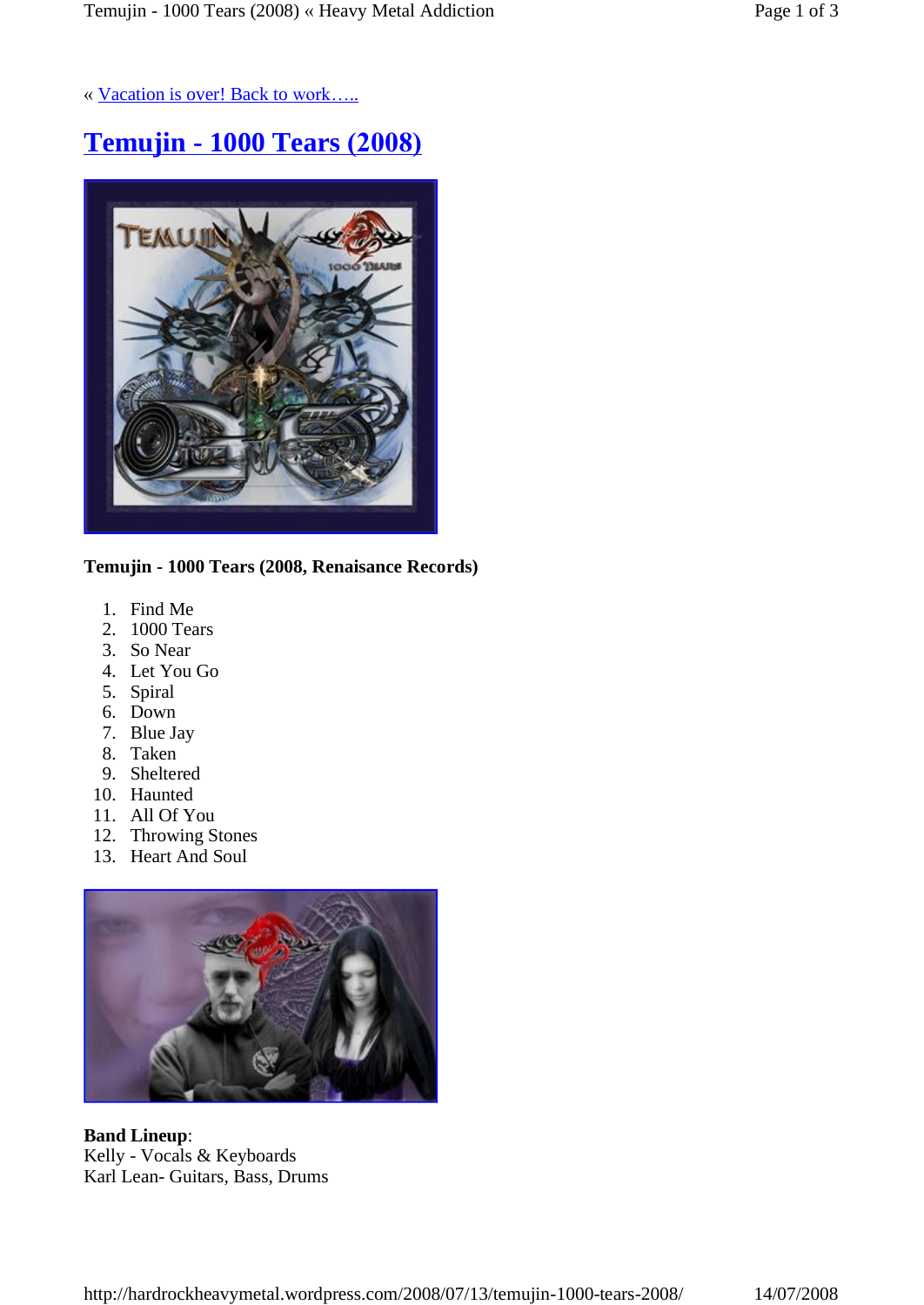## **Additional Musicians**:

Buddy Snape - guest Lead Guitar on 'Find Me', 'Taken', & 'Sheltered' Sham Hughes - guest Lead Guitar on 'So Near'

**Produced by**: Temujin

**Total Time** = 55:51

Temujin official website Temujin MySpace page Renaissance Records

Temujin is from Australia and began in 2005 when guitarist Karl Lean started writing new music in a different style than the Thrash Metal he made with Nothing Sacred. That new style turned out to be Gothic Metal that is guitar driven and not as operatic or orchestrated. Mainly collaborating with the talented and beautiful Kelly, the duo has created 1000 TEARS, an album that is influenced from the late í90s Gothic/Ambient Metal moverment that included bands like **The Gathering** and **Lacuna Coil**.

First thing you notice when listening to Temujin is Kelly's haunting voice. I was immeadiately drawn to her melodic soaring singing and I thought of The Gathering's **Anneke Van Giersbergen** on albums like MANDYLION (1997) and NIGHTTIME BIRDS (1998). The singing is not operatic and over the top like some of today's contemporaries are doing, it's darker and sets a certain mood. Obviously, Kelly has a beautiful voice but she also maintains a calm control during each song as well as retaining the melody. Kelly also lends her keyboard talents to the record and that is an integral part of the overall ambient sound. Keyboards in this kind of Metal can be overbearing but on 1000 TEARS they compliment the overall sound structured around Karl's guitar.

You might recognize Karl Lean from the Australian Metal band Nothing Sacred. After being in the band for over 10 years, Karl moved on to studio session work with other Australian bands. This experience in the studio is one of the reasons why he plays the rest of the instruments on the album except for some lead guitar parts on a few of the tracks. Karl is a multi-talented musician and it's obvious by the perfect precision there is between the guitar, bass, and drums in each song. The songs are all guitar based with the keyboards coming in to compliment the sound. The guitar sounds really thick overall and the rhythm section keeps the songs on track without being a distraction. The majority of the songs are mid-paced and keep in line with Kelly's range and beauty.....these tracks are not quiet ballads, they are still layered in heaviness.

The only minor complaint I have is that the production is a little weak when it comes to mixing Kelly's voice and the guitars. It sounds like she is in the background on some songs and then she's right up front on the next. Take a listen to 'Sheltered', it's a great song but I sometimes feel like Kelly's vocal gets pushed back by the main riff. Then you listen to 'Haunted' right after and she sounds like she's right up front. No problem though, it's all in the mix and I'll bet that in concert there is a better difference. I was also waiting for Kelly to really let go and wail but that's not the style she uses. I'm a little too used to hearing all the vocal histrionics that happen sometimes in this genre so the controlled power Kelly displays is fresh and gives an added element to explore.

## **Bottom Line**:

I had never heard of Temujin until I received the CD....this is how Gothic Metal should be played. The fact that the music sounds similar to The Gathering in the late '90s is a major plus for me because that music is the basis of what bands like Evanescence (who are terrible!) are doing with success on the U.S. charts. I've always said that Evanescence was a sham and that band's like The Gathering, Lacuna Coil, and After Forever do not get the credit they deserve. Add Temujin to that list because they are definitely a really good new band in a crowded scene. I think they choice to go